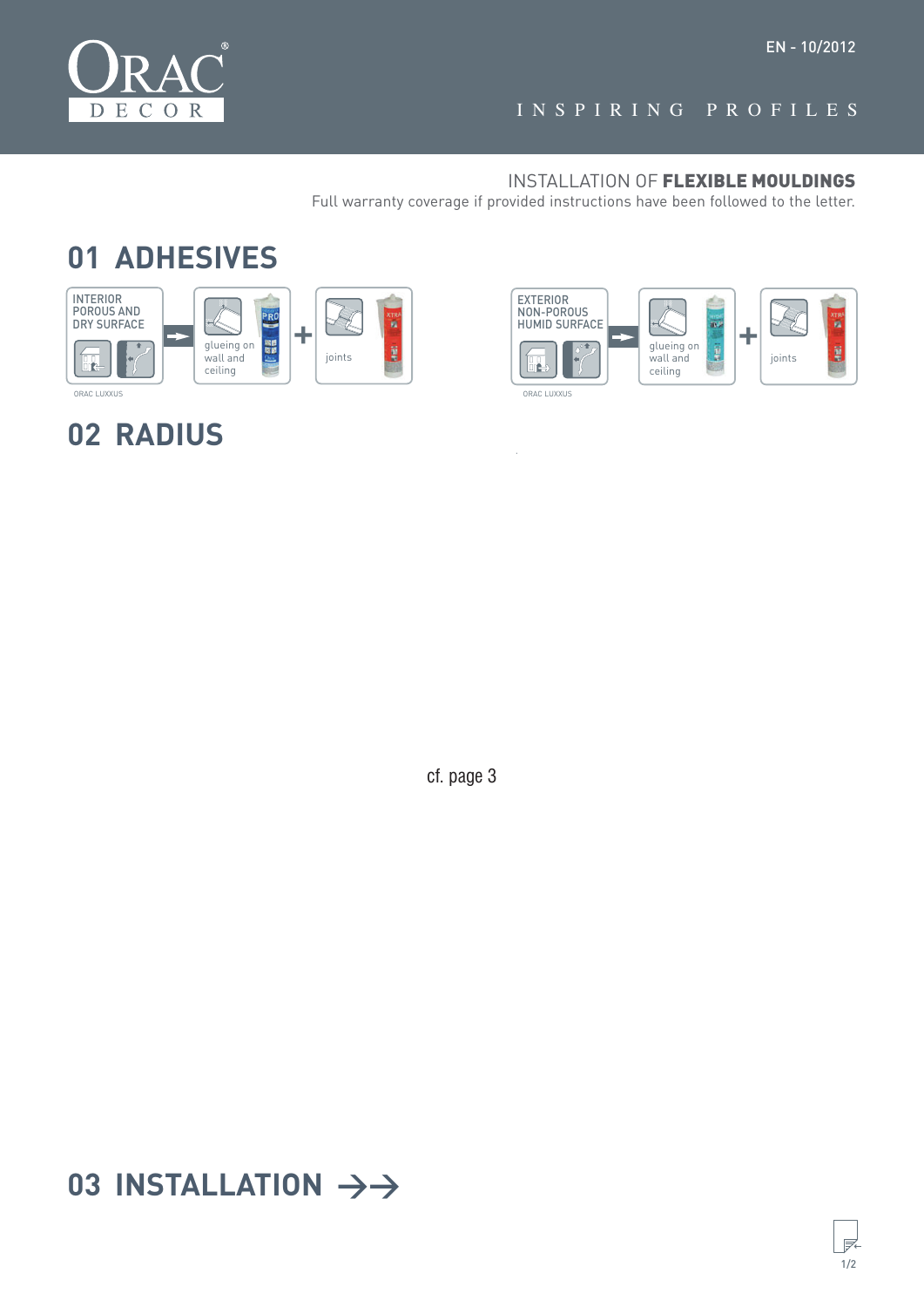

**MADE IN EU** nv ORAC sa Biekorfstraat 32, B-8400 Ostend, Belgium Tel: +32 59 80 32 52 - Fax: +32 59 80 28 10 sales@oracdecor.com - www.oracdecor.com 2/2